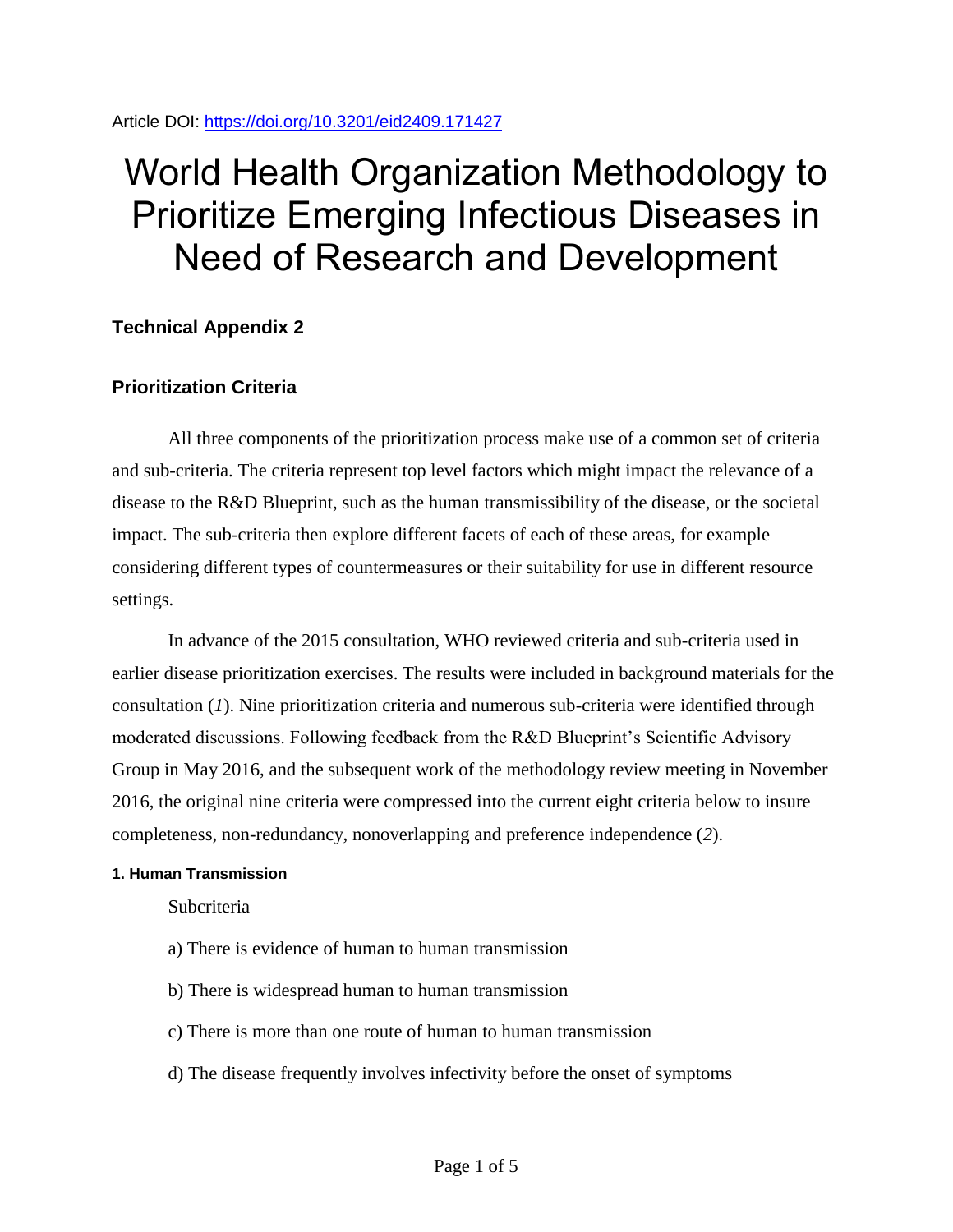e) The pathogen is able to remain infectious for a prolonged period in an infected individual when convalescent or apparently recovered

f) There is evidence of superspreading events

g) The disease is likely to be amplified in a healthcare setting

### **2. Medical Countermeasures**

**Subcriteria** 

a) Diagnostics which are effective and suitable for use in the field are not available

b) Diagnostics which are effective and suitable for use in a clinic or local healthcare setting are not available

c) Effective Diagnostics are available but are only suitable for use in specialized facilities

d) Effective vaccines (human or animal, as appropriate) and prophylactics do not exist

e) Effective vaccines (human or animal, as appropriate) and prophylactics which are suitable for use in resource limited settings do not exist

f) Effective drugs or therapies do not exist

g) Effective drugs or therapies which are appropriate for use in resource limited settings do not exist

h) The outbreak cannot be controlled by the application of common public health measures (such as contact tracing, Isolation of infected patients, social distancing, closure of public events, schooling, changes to cultural practices, e.g., burial rights, vector control, strict management of livestock movement)

## **3. Severity or Case-Fatality Rate**

**Subcriteria** 

a) The disease causes high mortality

b) The disease frequently causes high morbidity, including severe complications or sequelae

### **4. The Human–Animal Interface**

**Subcriteria**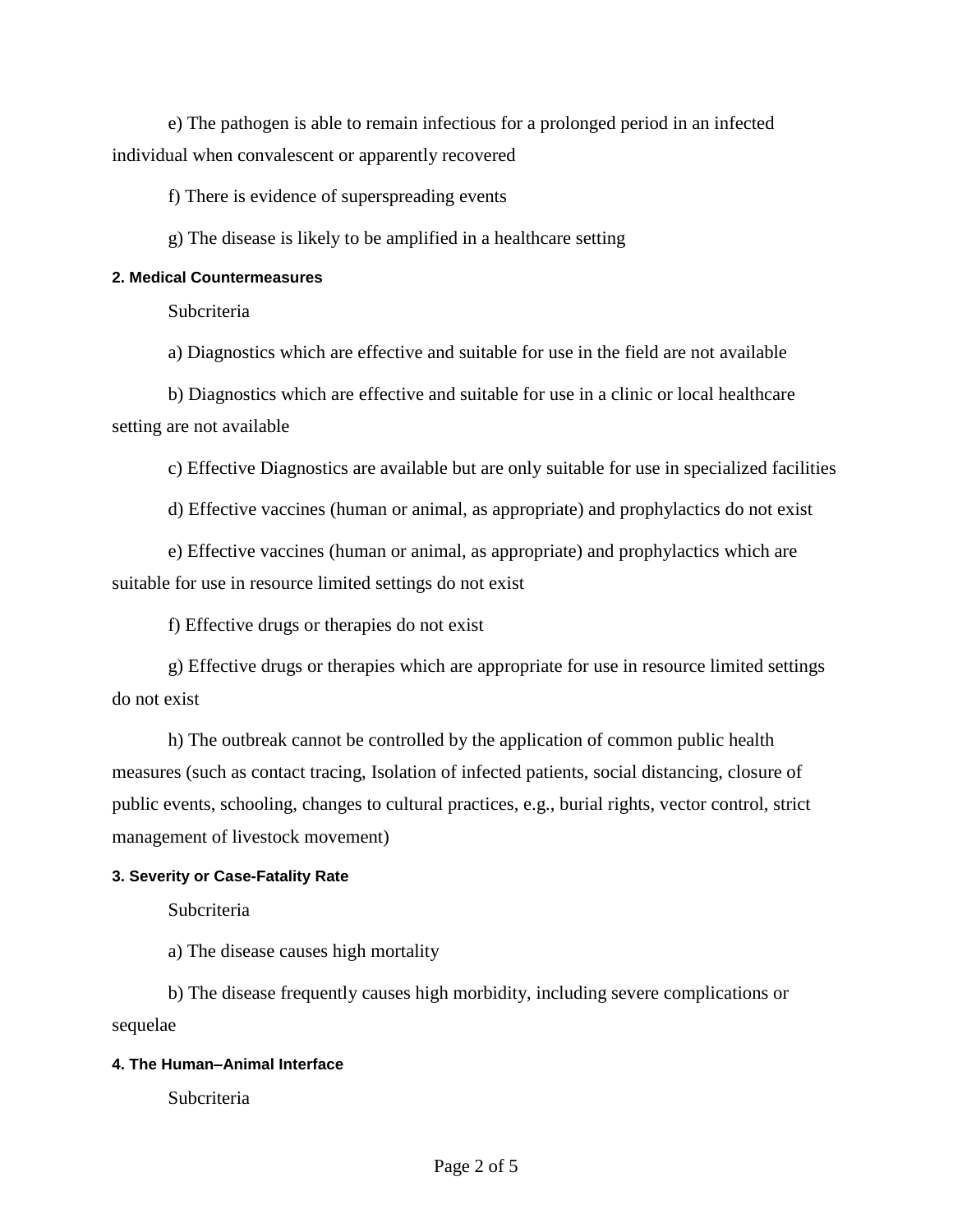a) The involvement of animals in transmitting (including arthropods) the disease to people is well characterized

b) There are transmission routes from animals (including arthropods) to humans likely to result in high levels of human infections

c) The pathogen is capable of infecting multiple animal species

d) The animal species transmitting the disease are widely distributed

e) The animal species transmitting the disease is abundant

f) Arthropod(s) are responsible for transmitting the disease

g) Arthropod(s) responsible for transmitting the disease are widely distributed

### **5. Other Factors**

Subcriteria:

a) The geographic range of the pathogen has changed

b) The pathogen shares relevant epidemiologic and/or genotypic characteristics with agents which have caused important epidemics

c) The natural disease does not result in robust protective immunity

d) The disease carries a high risk of occupational exposure for those involved in a response (including for culling, vets, burial details, lab workers, first responders, healthcare workers)

e) The pathogen is an agent likely to be used to cause deliberate outbreaks

### **6. The Public Health Context of the Affected Area**

Subcriteria

a) The disease requires targeted surveillance (i.e., not likely to be detected by routine surveillance but which might be detected by active or sentinel surveillance)

b) Disease control requires specialist interventions (such as highly skilled personnel; equipment, such as isolation units, respirators, PPE, etc.; and infection control measures)

#### **7. Potential Societal Impacts**

**Subcriteria**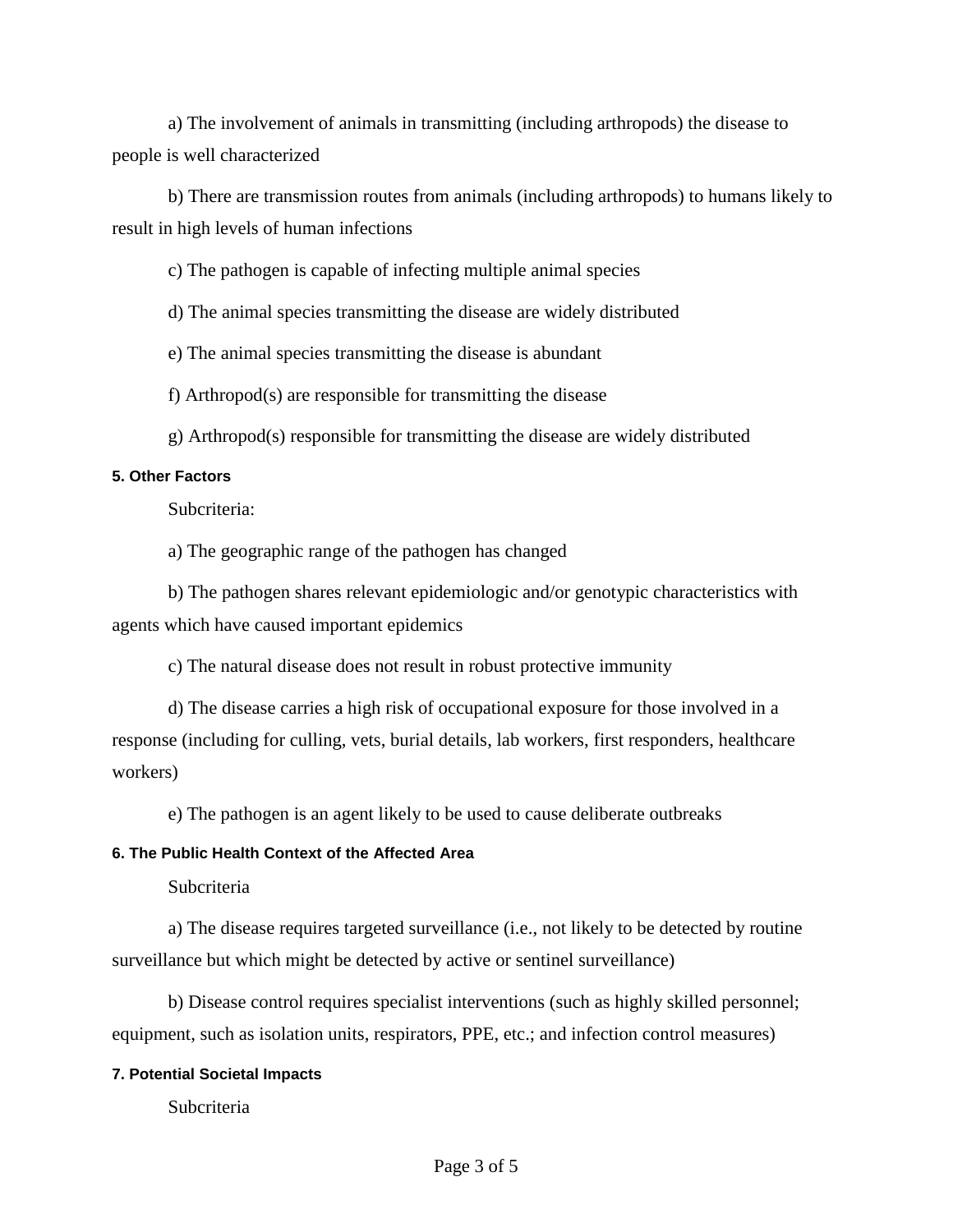a) The disease has a disproportionate impact on special populations (such as pregnant women, children, immunocompromised, etc.)

- b) The disease can cause major social disruption
- c) The disease can cause major fear
- d) The disease can result in major economic impact
- e) The disease can result in a major disruption to healthcare delivery

### **8. The Evolutionary Potential of the Pathogen**

Subcriteria

- a) There is evidence of rapid pathogen evolution
- b) There is a trend toward increasing severity of the disease
- c) There is a trend toward the increasing transmissibilty of the pathogen

From the outset, there was an understanding that these different criteria may not have an equal impact on relevance to the R&D Blueprint and therefore whether a disease needs to be prioritized. As an initial step, the 2015 consultation experts ranked the criteria they identified but recommended a semiquantitative approach be developed (*1*). During 2016 WHO developed the current process which uses the Analytic Hierarchy Process (AHP) to undertake a pair-wise review of criteria. Experts participating in the November 2016 Methodology Review committee were surveyed as to the relative importance of the prioritization criteria (*3*). The overall 2016 criteria weights are in Technical Appendix 2 Figure.

#### **References**

- 1. World Health Organization. WHO publishes list of top emerging diseases likely to cause major epidemics [cited 2015 Dec 10]. http://www.who.int/medicines/ebola-treatment/WHO-list-of-topemerging-diseases/en/
- 2. Marsh K, IJzerman M, Thokala P, Baltussen R, Boysen M, Kaló Z, et al.; ISPOR Task Force. Multiple criteria decision analysis for health care decision making—emerging good practices: report 2 of the ISPOR MCDA Emerging Good Practices Task Force. Value Health. 2016;19:125–37[.](https://www.ncbi.nlm.nih.gov/entrez/query.fcgi?cmd=Retrieve&db=PubMed&list_uids=27021745&dopt=Abstract) [PubMed](https://www.ncbi.nlm.nih.gov/entrez/query.fcgi?cmd=Retrieve&db=PubMed&list_uids=27021745&dopt=Abstract) <http://dx.doi.org/10.1016/j.jval.2015.12.016>